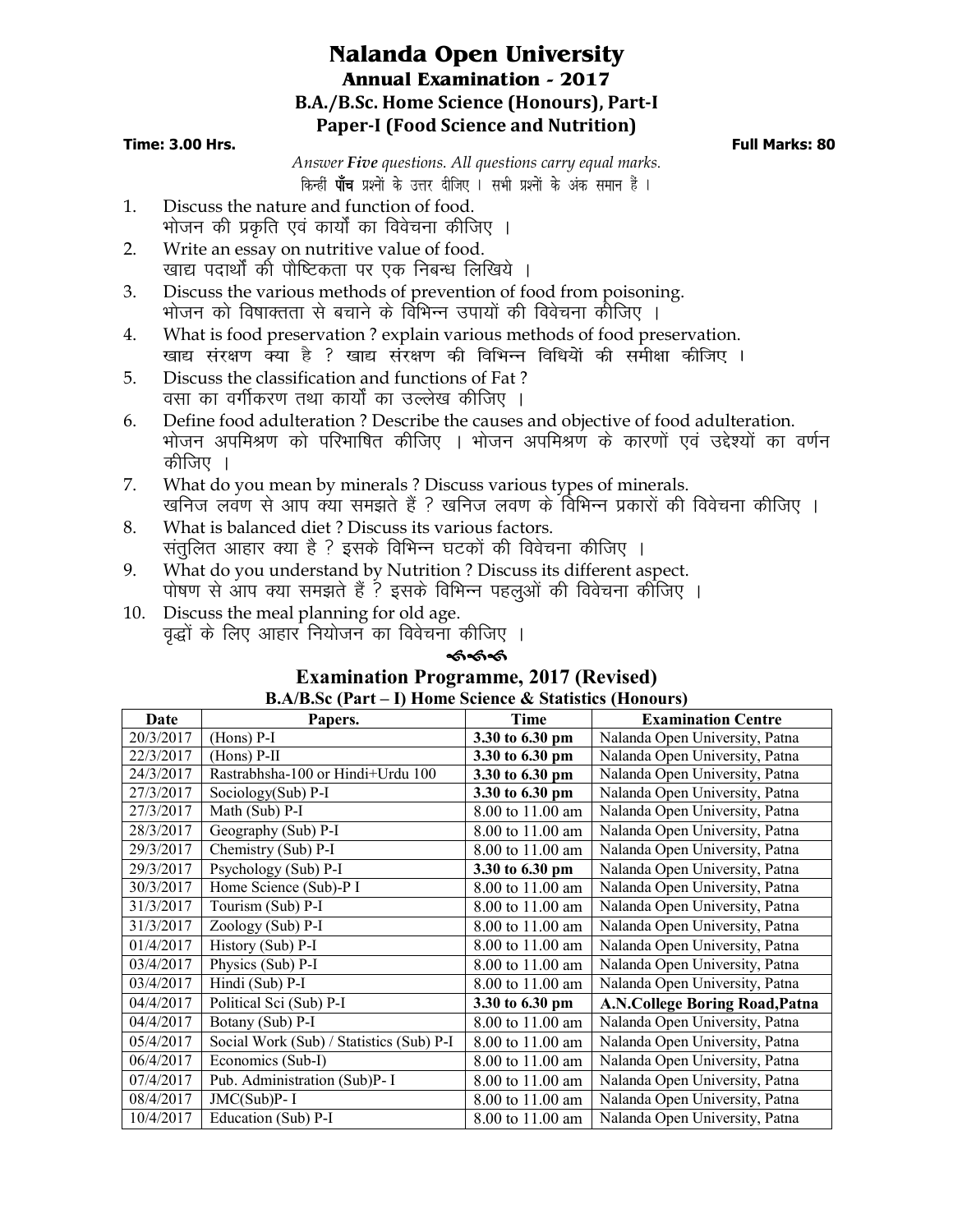## **Nalanda Open University Annual Examination - 2017 B.A./B.Sc. Home Science (Honours), Part-I Paper-II (Human Development)**

## **Time: 3.00 Hrs. Full Marks: 80**

*Answer Five questions. All questions carry equal marks*. *किन्हीं पाँच प्रश्नों के उत्तर दीजिए । सभी प्रश्नों के अंक समान हैं ।* 

- 1. Discuss the different stages of Labour ? गर्भ की विभिन्न अवस्थाओं की विवेचना कीजिए ।
- 2. Why mother's milk is best for newborn child ? Discuss. नवजात शिशुओं के लिए माँ का दूध सर्वोत्तम क्यों होता है ? विवेचना कीजिए ।
- 3. Describe the importance of Physical development of Infant. नवजात शिश के शारीरिक विकास का वर्णन कीजिए ।
- 4. Discuss principles of development. विकास के नियमों की विवेचना कीजिए ।
- 5. Describe the language development in child during 3 to 5 years. 3 से 5 वर्ष के उम्र के बच्चों में भाषायी विकास की वर्णन कीजिए ।
- 6. Explain the emotional development of a child. बालक के संवेगात्मक विकास का वर्णन कीजिए ।
- 7. What is Play ? Discuss the differences between play and work. खेल क्या है ? खेल और कार्य के अन्तर की विवेचना कीजिए ।
- 8. Describe minor ailments of new born child. नवजात शिश काल का असाधारण बीमारियों का वर्णन कीजिए ।
- 9. Discuss on common behavior problems of children in school age. रकल अवस्था में बच्चों के व्यवहार की सामान्य समस्याओं की विवेचना कीजिए ।
- 10. Write short notes on any two of the following:- निम्नलिखित में से किन्हीं दो पर टिप्पणी लिखिए ।
	- (i) Expectant mother (गर्भवती स्त्री)
	- (ii) Post-wearing diet (स्तनपान त्यांगने के बाद शिशू का आहार)
	- (iii) Artificial milk  $(\overline{q} \overline{q} \overline{q} \overline{q})$

## ≪ക്ക്

#### **Examination Programme, 2017 (Revised) B.A/B.Sc (Part – I) Home Science & Statistics (Honours)**

| $\mathbf{D}.\mathbf{A}$ $\mathbf{D}.\mathbf{S}$ c (1 at $\mathbf{C}$ – 1) frome science $\mathbf{\alpha}$ statistics (from $\mathbf{U}$ |                                          |                  |                                |  |  |
|-----------------------------------------------------------------------------------------------------------------------------------------|------------------------------------------|------------------|--------------------------------|--|--|
| Date                                                                                                                                    | Papers.                                  | Time             | <b>Examination Centre</b>      |  |  |
| 20/3/2017                                                                                                                               | $(Hons)$ P-I                             | 3.30 to 6.30 pm  | Nalanda Open University, Patna |  |  |
| 22/3/2017                                                                                                                               | $(Hons)$ P-II                            | 3.30 to 6.30 pm  | Nalanda Open University, Patna |  |  |
| 24/3/2017                                                                                                                               | Rastrabhsha-100 or Hindi+Urdu 100        | 3.30 to 6.30 pm  | Nalanda Open University, Patna |  |  |
| 27/3/2017                                                                                                                               | Sociology(Sub) P-I                       | 3.30 to 6.30 pm  | Nalanda Open University, Patna |  |  |
| 27/3/2017                                                                                                                               | Math (Sub) P-I                           | 8.00 to 11.00 am | Nalanda Open University, Patna |  |  |
| 28/3/2017                                                                                                                               | Geography (Sub) P-I                      | 8.00 to 11.00 am | Nalanda Open University, Patna |  |  |
| 29/3/2017                                                                                                                               | Chemistry (Sub) P-I                      | 8.00 to 11.00 am | Nalanda Open University, Patna |  |  |
| 29/3/2017                                                                                                                               | Psychology (Sub) P-I                     | 3.30 to 6.30 pm  | Nalanda Open University, Patna |  |  |
| 30/3/2017                                                                                                                               | Home Science (Sub)-P I                   | 8.00 to 11.00 am | Nalanda Open University, Patna |  |  |
| 31/3/2017                                                                                                                               | Tourism (Sub) P-I                        | 8.00 to 11.00 am | Nalanda Open University, Patna |  |  |
| 31/3/2017                                                                                                                               | Zoology (Sub) P-I                        | 8.00 to 11.00 am | Nalanda Open University, Patna |  |  |
| 01/4/2017                                                                                                                               | History (Sub) P-I                        | 8.00 to 11.00 am | Nalanda Open University, Patna |  |  |
| 03/4/2017                                                                                                                               | Physics (Sub) P-I                        | 8.00 to 11.00 am | Nalanda Open University, Patna |  |  |
| 03/4/2017                                                                                                                               | Hindi (Sub) P-I                          | 8.00 to 11.00 am | Nalanda Open University, Patna |  |  |
| 04/4/2017                                                                                                                               | Political Sci (Sub) P-I                  | 3.30 to 6.30 pm  | A.N.College Boring Road, Patna |  |  |
| 04/4/2017                                                                                                                               | Botany (Sub) P-I                         | 8.00 to 11.00 am | Nalanda Open University, Patna |  |  |
| 05/4/2017                                                                                                                               | Social Work (Sub) / Statistics (Sub) P-I | 8.00 to 11.00 am | Nalanda Open University, Patna |  |  |
| 06/4/2017                                                                                                                               | Economics (Sub-I)                        | 8.00 to 11.00 am | Nalanda Open University, Patna |  |  |
| 07/4/2017                                                                                                                               | Pub. Administration (Sub)P- I            | 8.00 to 11.00 am | Nalanda Open University, Patna |  |  |
| 08/4/2017                                                                                                                               | $JMC(Sub)P-I$                            | 8.00 to 11.00 am | Nalanda Open University, Patna |  |  |
| 10/4/2017                                                                                                                               | Education (Sub) P-I                      | 8.00 to 11.00 am | Nalanda Open University, Patna |  |  |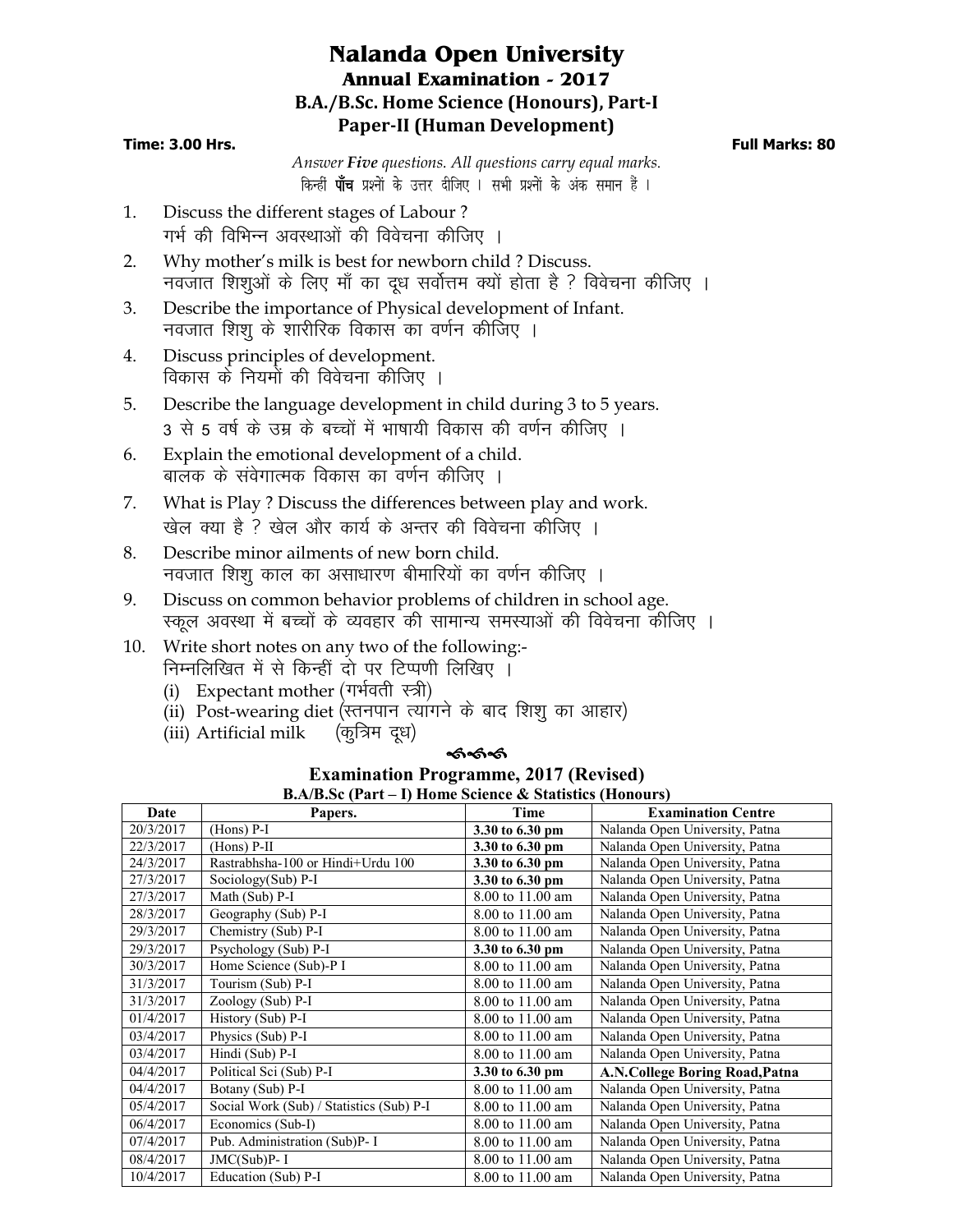## **Nalanda Open University Annual Examination - 2017 B.A./B.Sc. Home Science (Subsidiary), Part-I Paper-I (Food Science and Nutrition)**

## **Time: 3.00 Hrs. Full Marks: 80**

*Answer Five questions. All questions carry equal marks*. *किन्हीं पाँच प्रश्नों के उत्तर दीजिए । सभी प्रश्नों के अंक समान हैं ।* 

- 1. Write an essay on nutritive value of food. खाद्य पदार्थों की पौष्टिकता पर एक निबंध लिखिए ।
- 2. Describe the various methods of food storage. आहार के भन्डारण की विभिन्न विधियों का वर्णन कीजिए ।
- 3. What do you mean by Food Budget? खाद्य बजट से आप क्या समझते हैं?
- 4. Discuss the various methods of prevention of food from poisoning. भोजन को विषाक्ता से बचाने के विभिन्न उपायों की विवेचना कीजिए ।
- 5. What is Fat Soluble Vitamins? Discuss any one of them. वसा में धूलनशील विटामिन कौन–कौन से हैं? उनमें से किन्हीं एक का वर्णन कीजिए ।
- 6. What do you mean by adulteration? मिलावट से आप क्या समझते हैं?
- 7. Discuss different aspect of nutrition. पोषण के विभिन्न पहलुओं की विवेचना कीजिए ।
- 8. What is balanced diet? Discuss its various factors. संतुलित आहार क्या है? इसके विभिन्न घटकों की विवेचना कीजिए ।
- 9. Discuss the importance of proteins. Write the sources and functions of protein. प्रोटीन के महत्व को लिखिए । प्रोटीन के स्रोतों एवं कार्यों को लिखिए ।
- 10. Discuss the selection of energy giving foods. उर्जा देने वाले खाद्य पदार्थों के चयन की विवेचना कीजिए ।

## ককক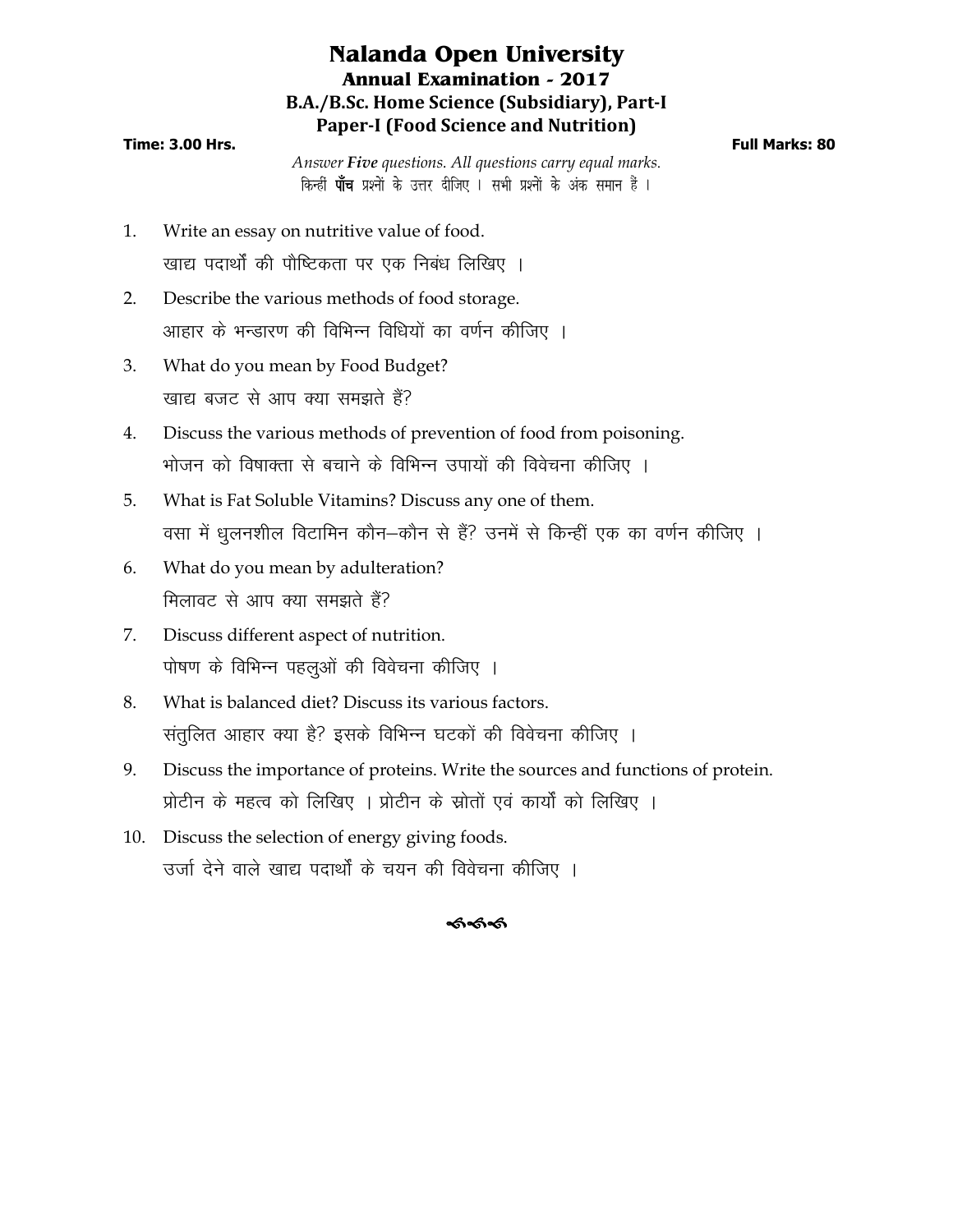## **Nalanda Open University Annual Examination - 2017 B.A./B.Sc. Home Science (Honours), Part-II Paper-III**

## **Time: 3.00 Hrs. Full Marks: 80**

*Answer Five questions. All questions carry equal marks*. *किन्हीं पाँच प्रश्नों के उत्तर दीजिए । सभी प्रश्नों के अंक समान हैं ।* 

- 1. Define diet theraphy and its imprtance. आहार चिकित्सा को परिभाषित करते हुए उसके महत्व का वर्णन कीजिए ।
- 2. Write an essay on personal health Care. व्यक्तिगत स्वास्थ्य की देख–भाल पर एक निबंध लिखिए ।
- 3. Discuss the classification of therapentic Diet. उपचारात्मक पोषण आहार के वर्गीकरण की विवेचना कीजिए ।
- 4. Discuss the etiological factors and Symptoms of under weight. अल्पभार के कारण एवं लक्षणों की विवेचना कीजिए ।
- 5. Describe causes and types of diarrhea. अतिसार के कारणों एवं प्रकारों का वर्णन कीजिए ।
- 6. Write an essay on 'Heart diseare'. *'*हदय रोग' पर एक निबन्ध लिखिए ।
- 7. Why hypertension happended? Discuss its causes. उच्च रक्तचाप क्यों होता है ? इसके कारणों का वर्णन कीजिए ।
- 8. What is Gout? Discuss its causes, symptoms and dietary management. गठिया क्या है ? इसके कारण, लक्षण एवं आहार के आयोजन की विवेचना कोजिए ।
- 9. Explain the symptoms and types of peptic ulcer. पेप्टिक अल्सर के लक्षण एवं प्रकारों को स्पष्ट कीजिए ।
- 10. What do you mean by food allergy ? How many types of allergy?. खाद्य एलर्जी से आप क्या समझती है? खाद्य एलर्जी कितने प्रकार के होते हैं?

#### ଈଈଈ **EXAMINATION PROGRAMME, 2017 Bachelor of Art & Science (Part-II) Geography & Home Science (Honours)**

|           | Bachelor of Art & Science (Part-II) Geography & Home Science (Honours) |                  |                                   |  |  |  |
|-----------|------------------------------------------------------------------------|------------------|-----------------------------------|--|--|--|
| Date      | Paper                                                                  | Time             | <b>Name of Examination Centre</b> |  |  |  |
| 23/2/2017 | <b>HONOURS PAPER - III</b>                                             | 8.00 to 11.00 am | Nalanda Open University, Patna    |  |  |  |
| 25/2/2017 | <b>HONOURS PAPER - IV</b>                                              | 8.00 to 11.00 am | Nalanda Open University, Patna    |  |  |  |
| 27/2/2017 | Hindi 100 or Ur 50+Hn 50                                               | 8.00 to 11.00 am | Nalanda Open University, Patna    |  |  |  |
| 01/3/2017 | (SUB.) (Education-II)                                                  | 8.00 to 11.00 am | Nalanda Open University, Patna    |  |  |  |
| 01/3/2017 | (SUB.) (Botany - II)                                                   | 8.00 to 11.00 am | Nalanda Open University, Patna    |  |  |  |
| 02/3/2017 | (SUB.) (Economics - II)                                                | 8.00 to 11.00 am | Nalanda Open University, Patna    |  |  |  |
| 02/3/2017 | (SUB.) (Mathematics - II)                                              | 8.00 to 11.00 am | Nalanda Open University, Patna    |  |  |  |
| 03/3/2017 | (SUB.) (Pol. Sci - II)                                                 | 8.00 to 11.00 am | Nalanda Open University, Patna    |  |  |  |
| 04/3/2017 | (SUB.) (Chemistry - II)                                                | 8.00 to 11.00 am | Nalanda Open University, Patna    |  |  |  |
| 04/3/2017 | (SUB.) (Hindi - II)                                                    | 8.00 to 11.00 am | Nalanda Open University, Patna    |  |  |  |
| 06/3/2017 | (SUB.) (Physics - II)                                                  | 8.00 to 11.00 am | Nalanda Open University, Patna    |  |  |  |
| 06/3/2017 | (SUB) Social Work - II                                                 | 8.00 to 11.00 am | Nalanda Open University, Patna    |  |  |  |
| 07/3/2017 | (SUB.) (Psychology -II)                                                | 8.00 to 11.00 am | Nalanda Open University, Patna    |  |  |  |
| 07/3/2017 | (SUB.) (Zoology - II)                                                  | 8.00 to 11.00 am | Nalanda Open University, Patna    |  |  |  |
| 08/3/2017 | (SUB) (History-II)                                                     | 8.00 to 11.00 am | Nalanda Open University, Patna    |  |  |  |
| 9/3/2017  | (SUB.) (Geography - II)                                                | 8.00 to 11.00 am | Nalanda Open University, Patna    |  |  |  |
| 10/3/2017 | (SUB.) (Sociology -II)                                                 | 8.00 to 11.00 am | Nalanda Open University, Patna    |  |  |  |
| 11/3/2017 | (SUB.) (Home Science-II)                                               | 8.00 to 11.00 am | Nalanda Open University, Patna    |  |  |  |
| 15/3/2017 | (SUB.) (Pub Adm.- II)                                                  | 8.00 to 11.00 am | Nalanda Open University, Patna    |  |  |  |
| 16/3/2017 | (SUB.) (Tourism.- II & Statistics-II)                                  | 8.00 to 11.00 am | Nalanda Open University, Patna    |  |  |  |
| 17/3/2017 | $(SUB.)$ (JMC-II)                                                      | 8.00 to 11.00 am | Nalanda Open University, Patna    |  |  |  |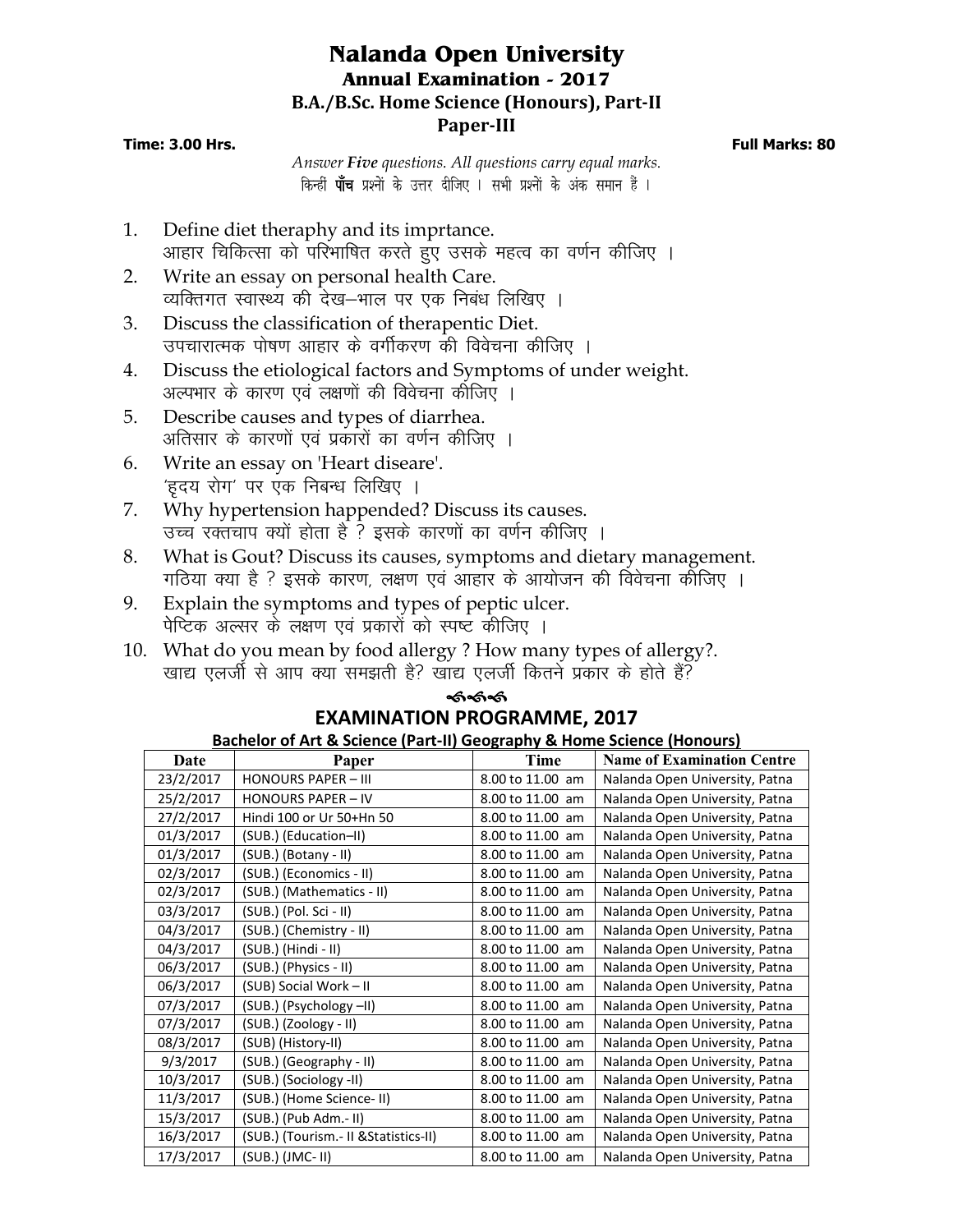## **Nalanda Open University Annual Examination - 2017 B.A./B.Sc. Home Science (Honours), Part-II Paper-IV**

**Time: 3.00 Hrs. Full Marks: 80**

*Answer Five questions. All questions carry equal marks*. *किन्हीं पाँच प्रश्नों के उत्तर दीजिए । सभी प्रश्नों के अंक समान हैं ।* 

- 1. What is Goal? Discuss its characteristics of Goal. लक्ष्य क्या है? लक्ष्य की विशेषताओं का वर्णन कीजिए ।
- 2. What do you mean by decision? Describe its types. निर्णय से आप क्या समझती है । इसके प्रकारों का वर्णन कीजिए ।
- 3. What do mean by planing? Describe its importance in Home management.

आयोजन से आप क्या समझते हैं? गृह व्यवस्था में इसका क्या महत्व है?

- 4. Write an essay on work simplification. कार्य सरलीकरण पर एक निबन्ध लिखें ।
- 5. What is Fatigue? Analyze the methods for its removal. थकान क्या है? इसके दूर करने के उपायों का विश्लेषण कीजिए ।
- 6. What is budget? Explain the different stages of making budget. बजट क्या है? बजट बनाने के विभिन्न चरणों की व्याख्या कीजिए ।
- 7. What do you understand by "Family income & expenditure? Describe its different sources.
	- पारिवारिक आय—व्यय से आप क्या समझते हैं? इसके विभिन्न स्रोतों का वर्णन कीजिए ।
- 8. Describe the characteristics of various types of Kitchen. विभिन्न प्रकार के रसोई घर की विशेषताओं का वर्णन कीजिए ।
- 9. Throw light upon the various types of flowers arrangement. पुष्प–वयवर्ख्या के विभिन्न प्रकारों का वर्णन कीजिए ।
- 10. Write Short notes an any two of the following:-<br>(a) Aims of Decoration (सजावट के उद्देश्य)
	- (a) Aims of Decoration (सजावट के उद्देश्य)<br>(b) Kinds of Furniture (फर्नीचर के प्रकार)
	- $(b)$  Kinds of Furniture
	- (c) Children's room (बच्चों का कमरा)
- - st

## *ch0,0@ch0,l-lh0 xg` foKku ¼vkWulZ½] ikVZ***-II** *ds i=***-III & IV** *izk;ksfxd ijh{kk 2017 dk dk;ZØe*

नालन्दा खुला विश्वविद्यालय के गृह विज्ञान (ऑनर्स), खण्ड-द्वितीय के विद्यार्थियों के प्रायोगिक काउन्सेलिंग वर्ग तथा **प्रयोगिक**  $\overline{u}$ *h* $\overline{m}$  an an  $\overline{a}$  and  $\overline{b}$  function  $\overline{r}$   $\overline{r}$   $\overline{r}$ 

| काउन्सेलिंग वर्ग की तिथि | पत्र सं0 | समय                    | स्थान               |  |  |  |
|--------------------------|----------|------------------------|---------------------|--|--|--|
|                          | Ш        | 12.00 Noon to 02.00 PM |                     |  |  |  |
| 17.03.2017 (शुक्रवार)    | IV       | 02.00 PM to 04.00 PM   | द्वितीय तल, नालन्दा |  |  |  |
| 18.03.2017 (शनिवार)      | Ш        | 12.00 Noon to 02.00 PM | खुला विश्वविद्यालय  |  |  |  |
|                          | IV       | 02.00 PM to 04.00 PM   |                     |  |  |  |

| प्रायोगिक परीक्षा की तिथि | पत्र सं0 | समय                  | स्थान               |
|---------------------------|----------|----------------------|---------------------|
| 19.03.2017 (रविवार)       |          | 11.00 AM to 02.00 PM | द्वितीय तल, नालन्दा |
|                           | IV       | 02.00 PM to 05.00 PM | खुला विश्वविद्यालय  |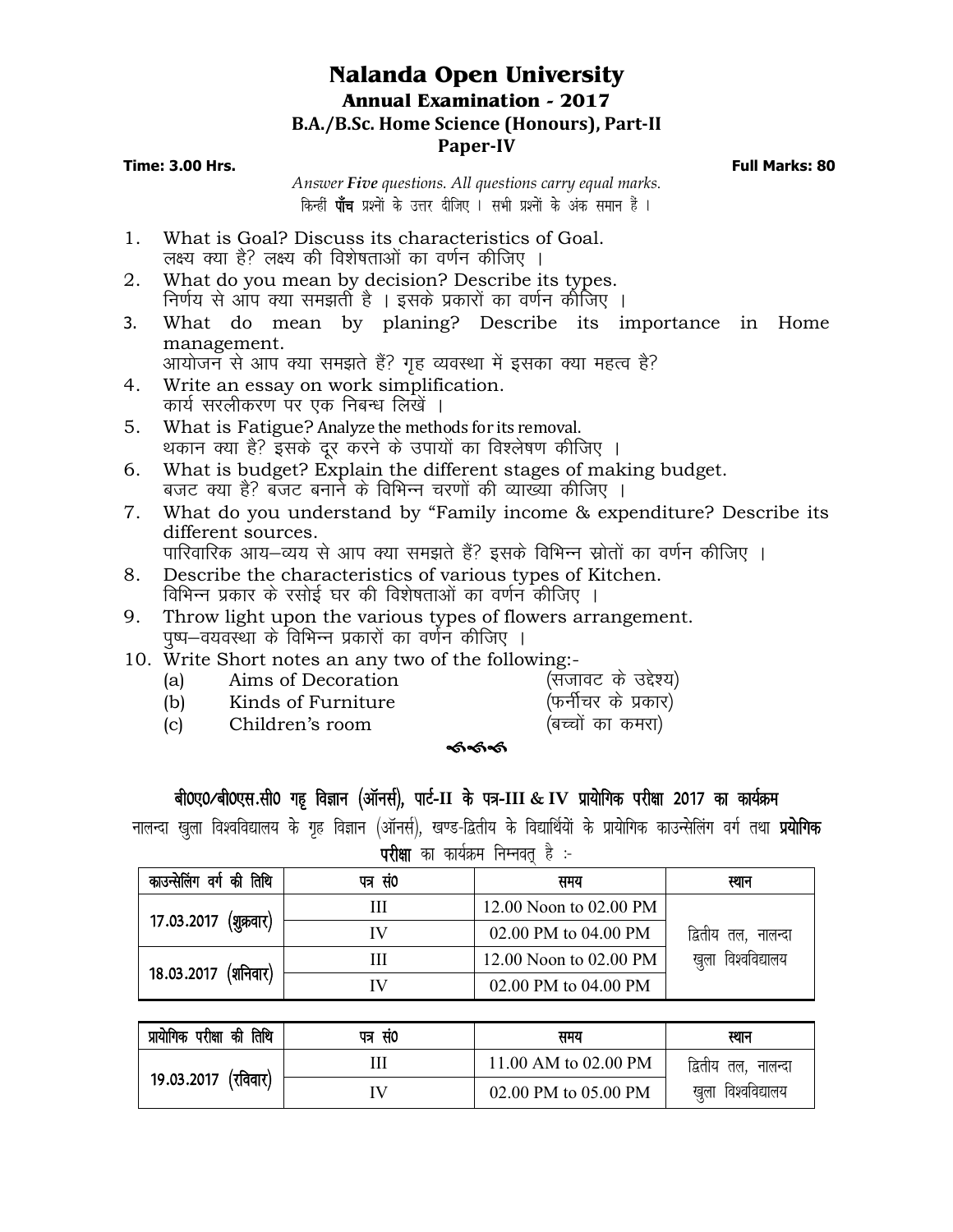## **Nalanda Open University Annual Examination - 2017 B.A./B.Sc. Home Science (Subsidiary), Part-II**

## **Paper-II**

**Time: 3.00 Hrs. Full Marks: 80**

*Answer Five questions. All questions carry equal marks*. *किन्हीं पाँच प्रश्नों के उत्तर दीजिए । सभी प्रश्नों के अंक समान हैं ।* 

- 1. Discuss the different stages of Labour ? गर्भ की विभिन्न अवस्थाओं की विवेचना कीजिए ।
- 2- Write an essay on care of mother during puer perium. प्रसोपरान्त माता की देख—भाल पर एक निबन्ध लिखिये ।
- 3. Describe the importance of Physical development of Infant. *uotkr f'k'kq ds 'kkjhfjd fodkl dk o.kZu dhft, A*
- *4* "Mother's milk is the best feed during infancy." Explain. "रौशववास्था में बच्चों के लिए माँ का दूध ही सबसे अच्छा है ।'' स्पष्ट कीजिए ।
- 5. Explain the importance of mother in development of Children. बच्चों के विकास में माता का क्या स्थान है ? उल्लेख कीजिए ।
- 6. Describe the factors affecting Play. खेल को प्रभावित करने वाले कारकों का वर्णन कीजिए ।
- 7. Describe Language development in child during 3 to 6 years. 3 से 6 वर्ष की उम्र के बच्चों में भाषायी विकास की वर्णन कीजिए ।
- 8. Write an essay on Socialization. समाजीकरण पर एक निबंध लिखिये ।
- 9. Write an essay an minor ailments of new born child. नवजात शिशुकाल की साधारण बीमारियों पर एक निबन्ध लिखिये ।
- 10 Write Short notes on any two of the following:- निम्नलिखित में से किन्हीं दो पर संक्षिप्त टिप्पणियाँ लिखिये :–
	- (a) Immunization (टीकाकरण)
	- (b) Rights of children (बच्चों के अधिकार)
	- $(c)$  Breast feeding  $(\text{rctr}(\text{rctr}))$

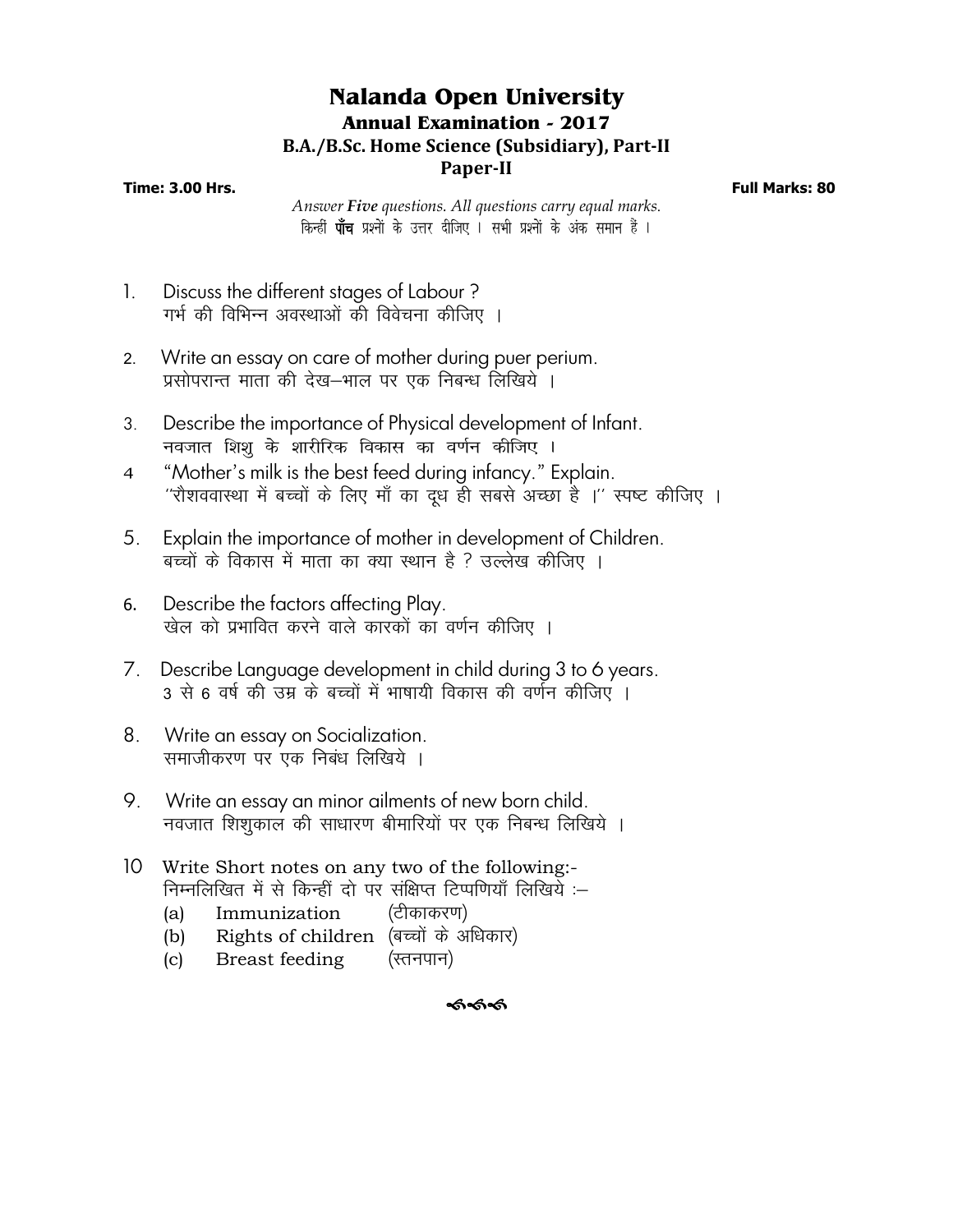## **Nalanda Open University Annual Examination - 2017 B.A./B.Sc. Home Science (Honours), Part-III Paper-V (Textile and Clothing)**

#### **Time: 3.00 Hrs. Full Marks: 80**

Answer **Five** questions. All question carry equal marks. *किन्हीं पाँच प्रश्नों के उत्तर दीजिए । सभी प्रश्नों के अंक समान हैं ।* 

- 1. Define textile and describe its calssification. वस्त्र विज्ञान को परिभाषित कीजिए तथा इसके वर्गीकरण का उल्लेख कीजिए ।
- 2. Discuss the process of the making of yarn. */kkxk ds fuekZ.k dh izfØ;k dk foospu dhft, A*
- 3. Discuss the Physical and chemical property of Cotton. *dikl dh Hkksfrd ,oa jklk;fud fo'ks"krkvksa dk foospu dhft, A*
- 4. Discuss the history, compostion, types and use of Silk. *सिल्क के इतिहास, संगठन, प्रकार तथा उपयोग की विवेचना कीजिए ।*
- 5. Enumerate the defects of sewing Machine. Describe the measures for their eradication. *flykbZ e'khu dh [kjkfc;ksa dk mYys[k dhft, A mls lq/kkjus ds mik;ksa dk o.kZu*  कीजिए।
- 6. Explain important points for selection of fabries. वस्त्रों के चयन के लिए आवश्यक बिन्दुओं का स्पष्ट कीजिए **।**
- 7. Describe in brief methods of spinning. *क*ताई की विधि का संक्षिप्त वर्णन कीजिए ।
- 8. Describe the utility of paper Pattern. .<br>पेपर पैटर्न की उपयोगिता का उल्लेख कीजिए ।
- 9. What do you mean by Animal Fibers? Explain it. जान्तव रेश्ने से आप क्या समझती है? वर्णन कीजिए l
- 10. Write Short notes on any **two** of the following: *fuEufyf[kr esa ls fdUgha nk s ij fVIi.kh fy[ksa %*
	- (a) Drafting *(*इाफ्टिंग) (b) Dacron *(*डेक्रोन) (c) Deying & Printing *(रंगाई और छपाई)*

#### ෯෯෯

# **Examination Programme-2017 B.A/B.Sc (Part–III) Home Science Honours**

| Date      | <b>Papers</b>      | <b>Time</b>     | <b>Examination Centre</b>      |
|-----------|--------------------|-----------------|--------------------------------|
| 14/2/2017 | Honours Paper-V    | 3.30 to 6.30 pm | Nalanda Open University, Patna |
| 16/2/2017 | Honours Paper–VI   | 3.30 to 6.30 pm | Nalanda Open University, Patna |
| 18/2/2017 | Honours Paper-VII  | 3.30 to 6.30 pm | Nalanda Open University, Patna |
| 20/2/2017 | Honours Paper–VIII | 3.30 to 6.30 pm | Nalanda Open University, Patna |
| 22/2/2017 | Paper -XV (General | 3.30 to 6.30 pm | Nalanda Open University, Patna |
|           | Studies)           |                 |                                |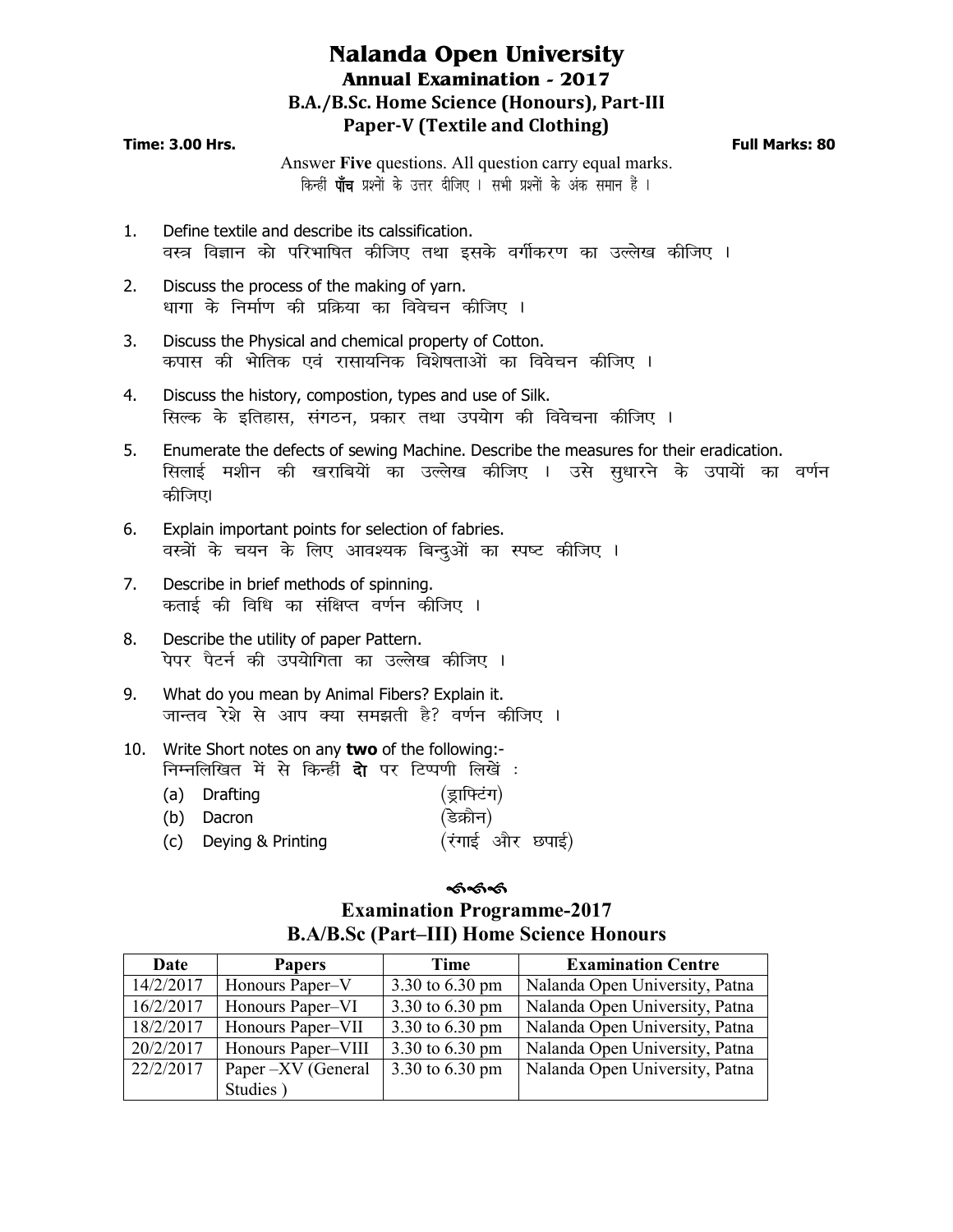*Programme of B.A/B.Sc. Part-III Home Science (Hons.), Practical Counselling Class and Examination, 2017* **(A) Practical Counselling Class**

| $\mu$ , $\mu$ and $\mu$ and $\mu$ and $\mu$ and $\mu$ |                           |       |                    |                                       |  |  |
|-------------------------------------------------------|---------------------------|-------|--------------------|---------------------------------------|--|--|
| Date                                                  | Paper                     | Group | <b>Time</b>        | Venue                                 |  |  |
| 23.02.2017                                            | V                         | A & B | 2.00 PM to 4.00 PM | 3rd Floor, Lib.<br><b>NOU Campus</b>  |  |  |
| 24.02.2017                                            | V                         | A & B | 2.00 PM to 4.00 PM | 3rd Floor, Lib.<br><b>NOU Campus</b>  |  |  |
| 25.02.2017                                            | V                         | A & B | 2.00 PM to 4.00 PM | 3rd Floor, Lib.<br><b>NOU Campus</b>  |  |  |
|                                                       | (B) Practical Examination |       |                    |                                       |  |  |
| Date                                                  | <b>Paper</b>              |       | <b>Time</b>        | <b>Venue</b>                          |  |  |
| 26.02.2017<br>(Sunday)                                |                           |       | 2.00 PM to 5.00 PM | 2nd Floor,<br><b>Biscomaun Bhawan</b> |  |  |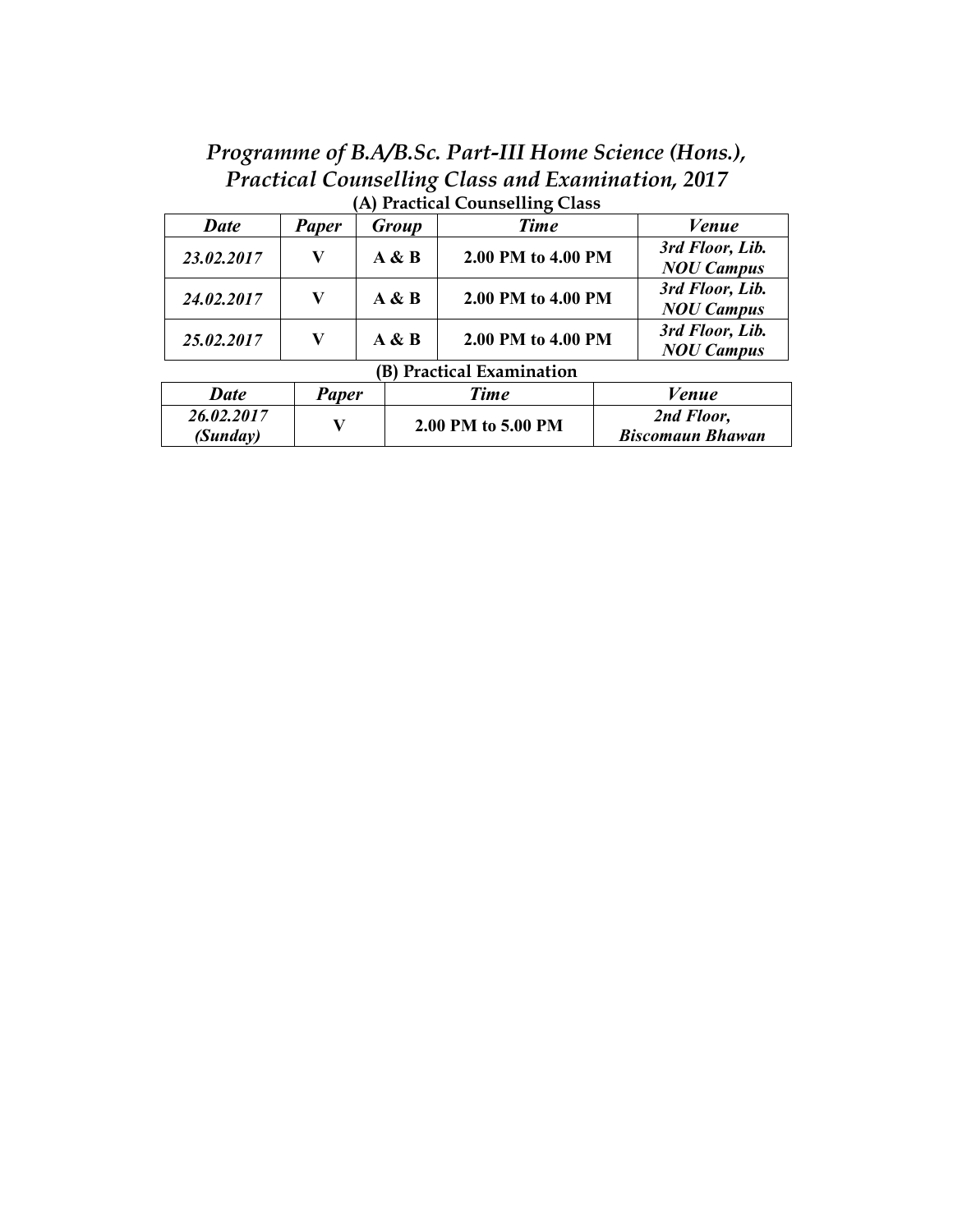# **Nalanda Open University Annual Examination - 2017 B.A./B.Sc. Home Science (Honours), Part-III Paper-VI (Child Psychology)**

### **Time: 3.00 Hrs. Full Marks: 80**

*किन्हीं* पाँच प्रश्नों के उत्तर दीजिए । सभी प्रश्नों के अंक समान हैं ।

- 1. Describe briefly the scope of the child Psychology. बाल मनोविज्ञान के विषय-विस्तार का संक्षेप में बताइए।
- 2. Describe any two methods of child Psychology. बाल–मनोविज्ञान की एक विधि के रूप में व्यक्ति इतिहास लेखन विधि का मुल्यांकन कीजिए ।
- 3. Discuss the merits and demerits of experiments methods. प्रयोगात्म विधि के गुण एवं दोषों की विवेचना कीजिए ।
- 4. Define learing and discuss the methods of learning. अधिगम को परिभाषित कीजिए तथा अधिगम की विविधों की विवेचना कीजिए ।
- 5. Discuss the role of heredity or genretic factors that imfluencing learning. विकास को प्रभावित करने वाले वशांनुगत या आनुवंशिक कारकों की विवेचना कीजिए ।
- 6. What is Social development ? explain it. सामाजिक विकास से क्या तात्पर्य है? इसका वर्णन कीजिए ।
- 7. State briefly the importance of Play in a child life. बच्चों के जीवन मे खेल का क्या महत्व है? संक्षिप्त विवरण दीजिए ।
- 8. What is Socialization? Discuss charactrisics Socialization. समाजीकरण क्या है? समाजीकरण के विशेषताओं का वर्णन कीजिए ।
- 9. Define intelligence and discuss its charactristics. बुद्धि के परिभाषित कीजिए तथा इसकी विशेषताओं की विवेचना कीजिए ।
- 10. Write notes on any two of the following :-
	- (i) Trial Error Theory (प्रयत्न त्रूटि का सिद्धान्त)
	- (ii) Gifted Child (प्रतिभाशाली बच्चें)
	- (iii) Childhood (बाल्या वस्था)

*26.02.2017*

#### ককক

*Programme of B.A/B.Sc. Part-III Home Science (Hons.), Practical Counselling Class and Examination, 2017* **(A) Practical Counselling Class**

|                           |             |              |       | $\sigma$           |  |                                      |
|---------------------------|-------------|--------------|-------|--------------------|--|--------------------------------------|
|                           | <b>Date</b> | <b>Paper</b> | Group | <b>Time</b>        |  | <i>Venue</i>                         |
|                           | 23.02.2017  | V            | A & B | 2.00 PM to 4.00 PM |  | 3rd Floor, Lib.<br><b>NOU Campus</b> |
|                           | 24.02.2017  | V            | A & B | 2.00 PM to 4.00 PM |  | 3rd Floor, Lib.<br><b>NOU Campus</b> |
|                           | 25.02.2017  | V            | A & B | 2.00 PM to 4.00 PM |  | 3rd Floor, Lib.<br><b>NOU Campus</b> |
| (B) Practical Examination |             |              |       |                    |  |                                      |
|                           | <b>Date</b> | <b>Paper</b> |       | <b>Time</b>        |  | Venue                                |

*All students are requested to brought following items on 23.02.2017 Class :*

(1) Old News Paper (2) Pencil Box – Pencil, Rubber, Cutter, Scale (3) Measuring Tape (4) Scissor (5) Needle and Thread (6) 1 mt. Poplin Cloth of any Colour (7) Books- (a) Home Management Book (b) Food Science & Nutrition Book

 $\begin{array}{c|c|c|c} 26.02.2017 & & \times & 2.00 \text{ PM to } 5.00 \text{ PM} & & \text{Biscomain Bha} \end{array}$ 

*Biscomaun Bhawan*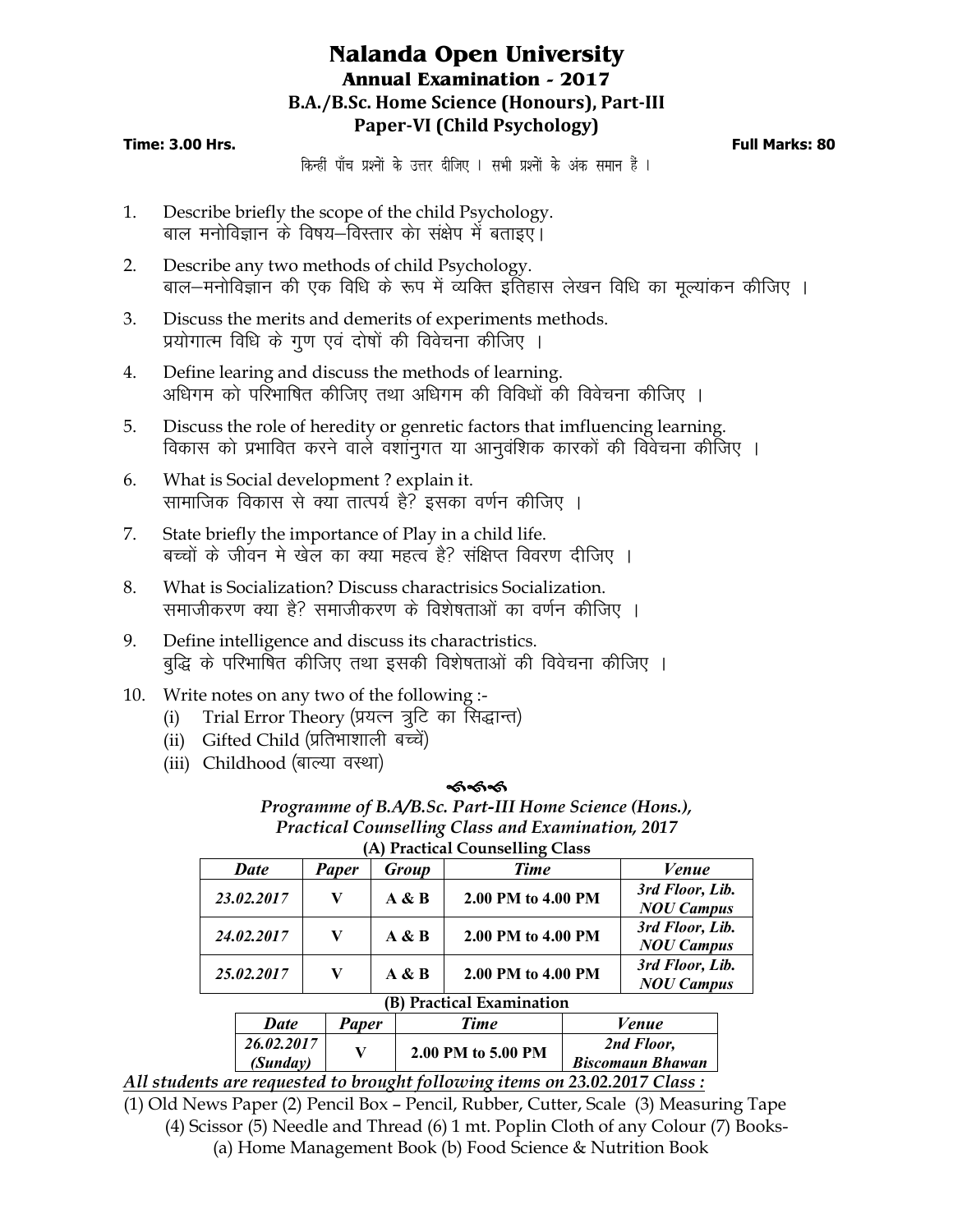# **Nalanda Open University Annual Examination - 2017 B.A./B.Sc. Home Science (Honours), Part-III Paper-VII (Extension Education)**

#### **Time: 3.00 Hrs. Full Marks: 80**

*किन्हीं* पाँच प्रश्नों के उत्तर दीजिए । सभी प्रश्नों के अंक समान हैं ।

- 1. Write an essay on scope of Extesion Education. प्रसार शिक्षा के क्षेत्र पर एक निबन्ध लिखिए ।
- 2. Explain the basic principles of extension education. प्रसार शिक्षा के मुलभूत सिद्धांतों को स्पष्ट कीजिए ।
- 3. Discuss the classification of extesion teaching methods. प्रसार शिक्षण विधियों के वर्गीकरण का विवेचन कीजिए ।
- 4. Write an essay on "Extesion Teaching Methods and Aids:". प्रसार शिक्षण विधियों तथा साधन पर एक निबन्ध लिखिये ।
- 5. What do you understand by Audio-visual aids. Describe its advantages. दश्य–श्रव्य साधन से आप क्या समझते हैं? इसके लाभों का वर्णन कीजिए ।
- 6. Describe the importance of rural sociology for extension worker. मूल्यांकन के लाभ एवं महत्त्व का वर्णन कीजिए ।
- 7. Explain its principls of Community organization समुदायिक संगठन के सिद्धान्तों पर एक निबन्ध लिखें ।
- 8. Describe role, function and merits of leader of a group. एक नेता के गुण एवं अवगुणों का वर्णन कीजिए।
- 9. What do you mean by Rural sociolgoy,? discuus its scope. ग्रामीण समाजशास्त्र से आप क्या समझते हैं ? इसके क्षेत्र की विवेचना कीजिए ।
- 10. Write anoes an any two of the following :- निम्नलिखित में से किन्हीं दो पर टिप्पणियाँ लिखिए:—
	- (i) Programme Plainnig (कार्यक्रम नियोजन)
	- (ii) Method of Approach (सम्पर्क विधियाँ)
	- (iii) Jajmani system (जजमानी पद्धति)

## ଈେଣ୍ଡ

*Programme of B.A/B.Sc. Part-III Home Science (Hons.), Practical Counselling Class and Examination, 2017* **(A) Practical Counselling Class**

| Date       | Paper | Group | <b>Time</b>        | Venue                                |
|------------|-------|-------|--------------------|--------------------------------------|
| 23.02.2017 | V     | A & B | 2.00 PM to 4.00 PM | 3rd Floor, Lib.<br><b>NOU Campus</b> |
| 24.02.2017 | V     | A & B | 2.00 PM to 4.00 PM | 3rd Floor, Lib.<br><b>NOU Campus</b> |
| 25.02.2017 | V     | A & B | 2.00 PM to 4.00 PM | 3rd Floor, Lib.<br><b>NOU Campus</b> |

#### **(B) Practical Examination**

| <b>Date</b> | Paper | Time               | Venue                   |  |  |
|-------------|-------|--------------------|-------------------------|--|--|
| 26.02.2017  |       | 2.00 PM to 5.00 PM | 2nd Floor,              |  |  |
| (Sunday)    |       |                    | <b>Biscomaun Bhawan</b> |  |  |
| 22.02.01777 |       |                    |                         |  |  |

*All students are requested to brought following items on 23.02.2017 Class :*

(1) Old News Paper (2) Pencil Box – Pencil, Rubber, Cutter, Scale (3) Measuring Tape (4) Scissor (5) Needle and Thread (6) 1 mt. Poplin Cloth of any Colour (7) Books- (a) Home Management Book (b) Food Science & Nutrition Book